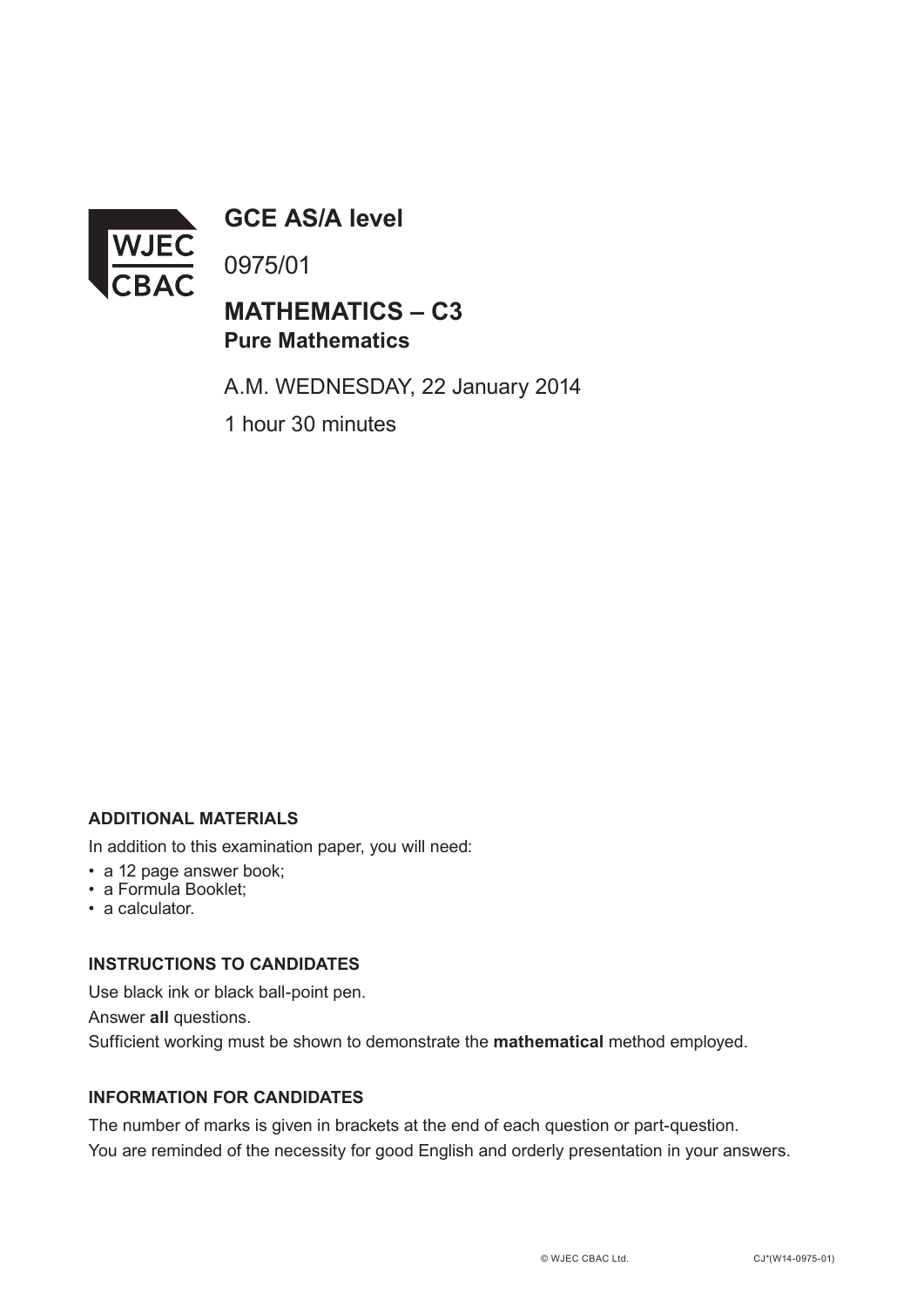**1.** *(a)* Use Simpson's Rule with five ordinates to find an approximate value for the integral

$$
\int_0^{\frac{\pi}{3}} \tan^2 x \, dx.
$$

Show your working and give your answer correct to four decimal places. [4]

*(b)* **Use your answer to part** *(a)* to deduce an approximate value for the integral

$$
\int_0^{\frac{\pi}{3}} \sec^2 x \, dx.
$$
 [2]

**2.** *(a)* Show, by counter-example, that the statement

'If x is an acute angle then 
$$
sin(x + 30^{\circ}) > sin x
$$
'

is false.  $[2]$ 

*(b)* Find all values of  $\theta$  in the range  $0^{\circ} \le \theta \le 360^{\circ}$  satisfying

$$
15\csc^2\theta + 2\cot\theta = 23.
$$
 [6]

**3.** The curve *C* is defined by

$$
x^3 - 2x^2y + 3y^2 = 3.
$$

Find the value of  $\frac{dy}{dx}$  at the point  $(-2, -1)$ . [4] d *y x*

- **4.** The variables *x* and *y* are defined parametrically in terms of the variable *t*. It is known that  $x = 2t^3$  and that  $\frac{dy}{dx} = 2t + 4t^3$ . *y*  $\frac{y}{x} = 2t + 4t^3$ 
	- *(a)* Find an expression for  $\frac{dx}{dt}$  in terms of *t*. [1] d *x t*
	- (b) Find an expression for  $\frac{d^2y}{dx^2}$  in terms of *t* and hence show there is no value of *t* for which d 2 2 *y x*

$$
\frac{\mathrm{d}^2 y}{\mathrm{d}x^2} = 2 \tag{4}
$$

*(c)* Given that  $y = 10$  when  $t = 1$ , find an expression for *y* in terms of *t*. [5]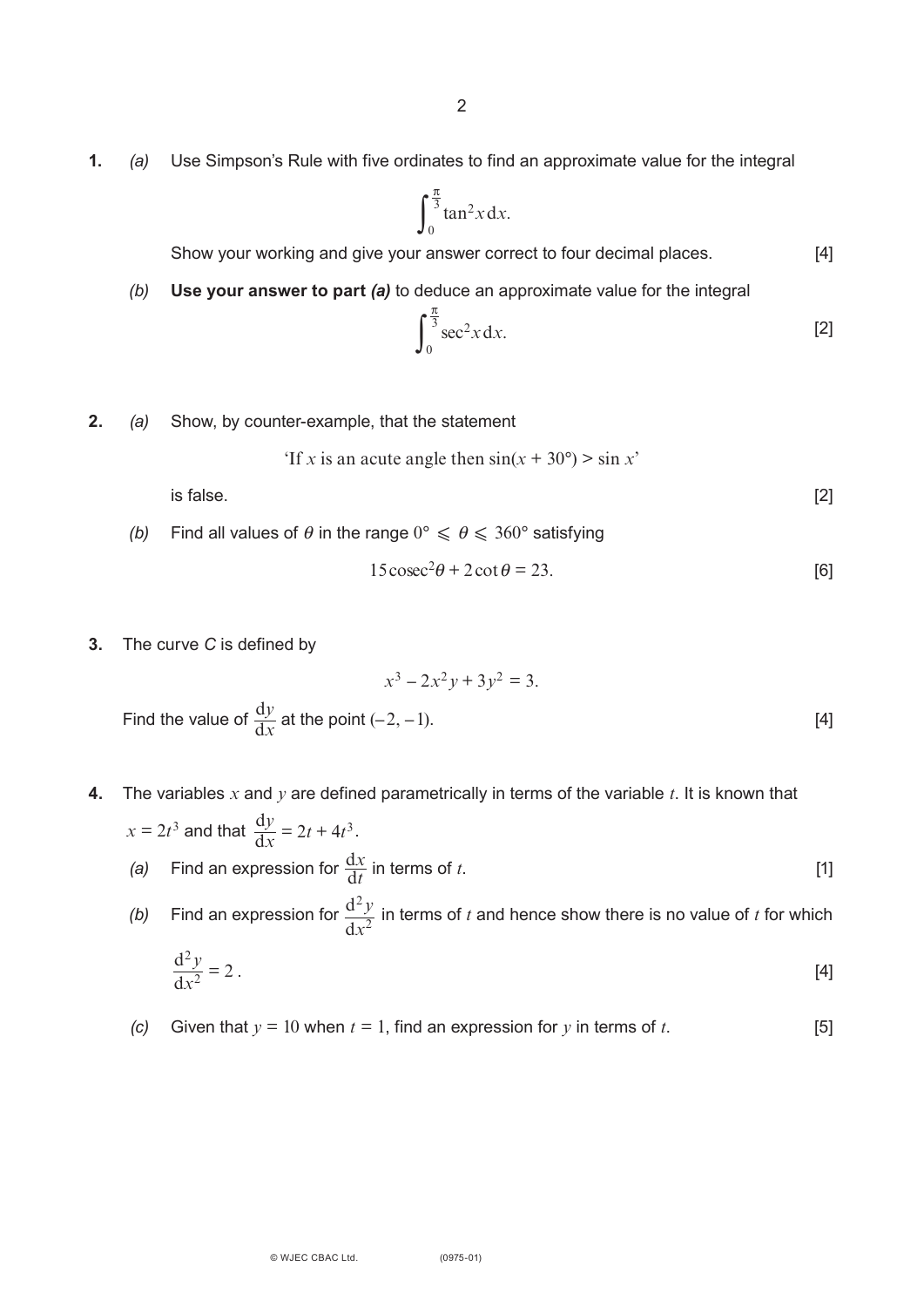**5. You may assume** that the equation  $x^3 + 7x^2 - 3 = 0$  has a root  $\alpha$  between 0 and 1. The recurrence relation

$$
x_{n+1} = \sqrt{\frac{3}{x_n + 7}}
$$

with  $x_0$  = 1 can be used to find  $\alpha$ . Find and record the values of  $x_1, x_2, x_3, x_4$ .

Write down the value of  $x_4$  correct to five decimal places and show this is the value of  $\alpha$  correct to five decimal places. to five decimal places.

- **6.** Differentiate each of the following with respect to *x*, simplifying your answer wherever possible.
	- (a)  $(5x^3 x)^{10}$ 10 **(b)**  $\sin^{-1}(x^3)$  $[2]$ ,  $[2]$

(c) 
$$
x^4 \ln(2x)
$$
 (d)  $\frac{e^{4x}}{(2x+3)^6}$  [3], [4]

**7.** *(a)* Find each of the following, simplifying your answer wherever possible.

*f x*

(i) 
$$
\int e^{\frac{5x}{6}} dx
$$
, (ii)  $\int \sqrt[3]{8x+1} dx$ , (iii)  $\int \sin\left(1-\frac{x}{3}\right) dx$ . [6]

(b) Given that 
$$
a > 2
$$
, and that

$$
\int_2^a \frac{1}{4x - 1} \, \mathrm{d}x = 0.284,
$$

find the value of the constant  $a$ . Give your answer correct to one decimal place.  $[5]$ 

**8.** Solve the equation

$$
|3x + 4| = 2|x - 3|.
$$
 [3]

**9.** The function *f* has domain  $[7,∞)$  and is defined by

$$
(x) = 1 + \frac{2}{\sqrt{3x - 5}}.
$$

- *(a)* Find an expression for  $f^{-1}(x)$ . (*x*). [4]
- *(b)* Write down the domain of  $f^{-1}$ . . [2]

# **Turn over**